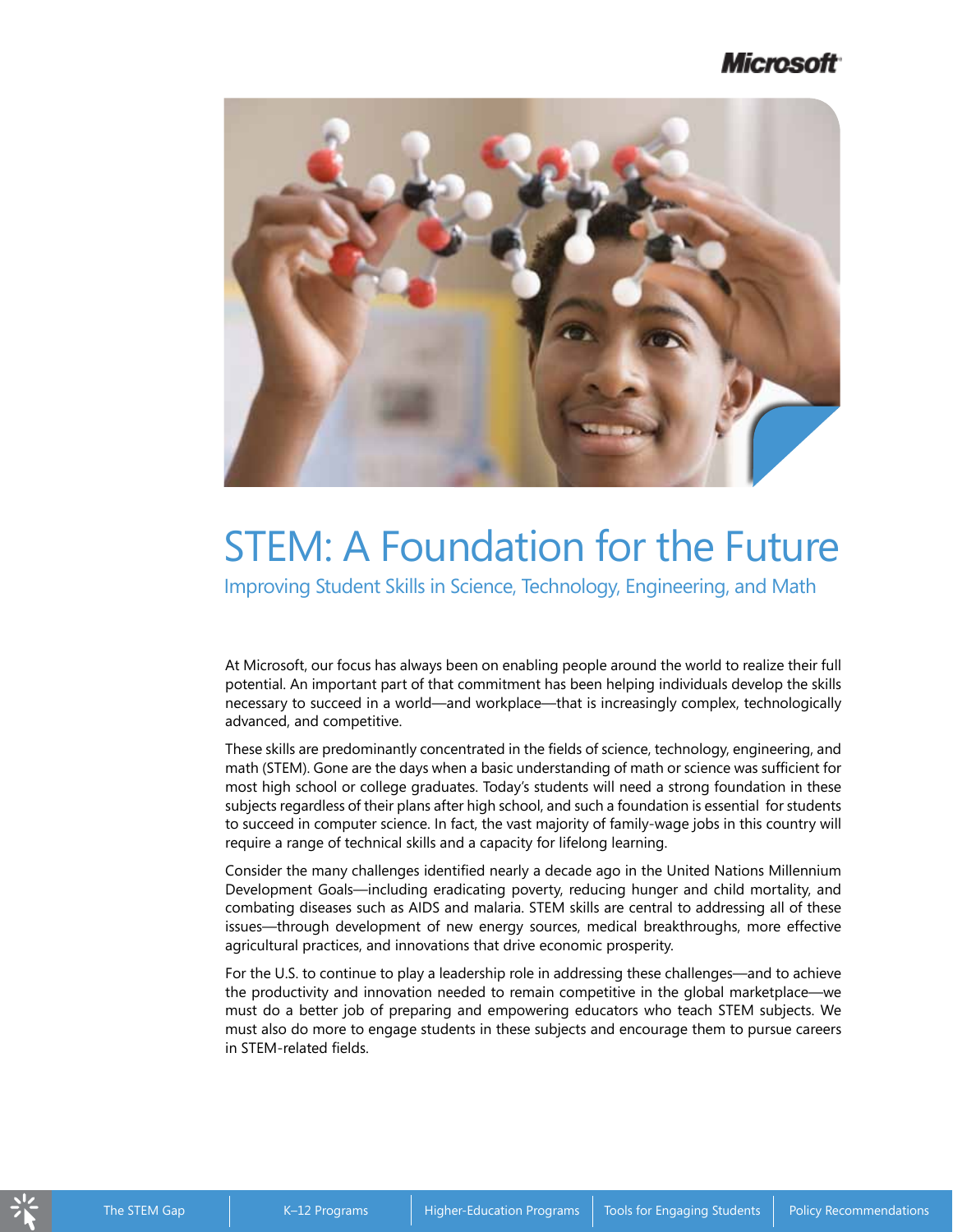## Addressing the STEM Gap

The U.S. Department of Labor has projected that by 2014, the U.S. will have more than 2 million job openings in STEM fields. But will we be able to fill them? Even amid the worst economic recession in decades, hundreds of thousands of technology-related jobs went unfilled in 2009 due to a lack of qualified workers, according to Labor Department estimates.

The fact is that the number of U.S. students graduating with degrees in STEM fields is declining. Fewer than 15 percent of current U.S. college undergraduates are pursuing degrees in science or engineering—compared to more than 30 percent in India and more than 40 percent in China.

Across the U.S., student performance in math and science lags behind that of students in other nations based on international benchmarks. Multiple studies have found that many students begin to lose interest in these subjects as early as middle school. During the past five years, the percentage of U.S. high schools offering Advanced Placement computer science courses declined dramatically. Meanwhile, colleges are finding too few students with the interest and preparation to pursue STEM degrees.

As Bill Gates noted in testimony before the U.S. House Committee on Science and Technology in 2008, "Too many of our students fail to graduate from high school with the basic skills they will need to succeed in the 21st-century economy.… Although our top universities continue to rank among the best in the world, too few American students are pursuing degrees in science and technology."

We must work especially hard to persuade young women and minority students—who are underrepresented in the STEM fields—that their contributions are needed and that exciting and rewarding career opportunities exist for them. Expanding the STEM talent pool to include more women and minorities is not simply a matter of ensuring that all members of society have access to educational opportunities. It requires even more significant and targeted investment.

As the world's largest software company, Microsoft is keenly aware of the importance of expanding the STEM talent pool. Not only is this important to our business, our partners, our customers, and the communities in which our 88,000 employees live, but it is crucial to the global standing of the U.S. economy. That's why we have invested significantly in tools and resources to enable effective teaching of STEM subjects and in programs that encourage young people to consider careers in STEM fields. Our commitment of cash, software, and employee volunteer time totals hundreds of millions of dollars per year.

As with any prudent investment strategy, we have diversified our efforts. Some of the programs we support, such as the Imagine Cup, help students and the public understand the transformational role that technology can play in our daily lives. Others, such as DigiGirlz, dispel stereotypes associated with careers in technology. Partners in Learning, the Microsoft Math Partnership, and Games4Learning provide educators and students with innovative new approaches to STEM education.

This paper offers a look at our business and citizenship programs that support STEM education. It also addresses the STEM challenge as a responsibility shared by both the public and private sectors, and we offer some ideas and recommendations that we hope government, educational institutions, and other stakeholders will consider as we work together to better prepare students and educators for the 21st-century economy.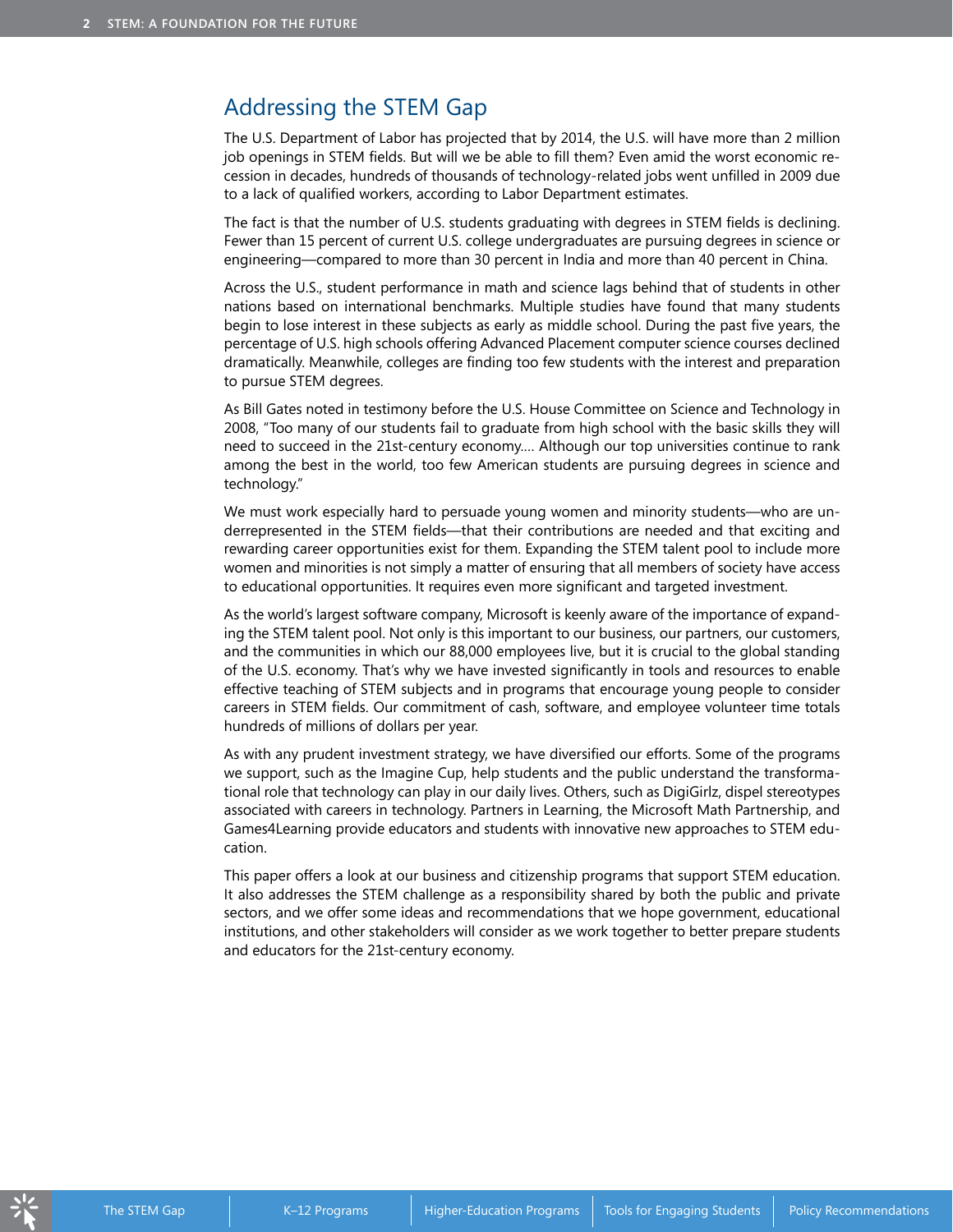

### K–12 Programs

Education is the foundation of our communities and a key to our country's ability to remain competitive in the global economy. Microsoft is working to strengthen K–12 education worldwide through a range of programs that support students, teachers, and school leaders.

#### **Partners in Learning**

[Partners in Learning](http://www.microsoft.com/education/pil/partnersInLearning.aspx) is a 10-year, nearly \$500 million commitment to help schools increase their access to technology and use it more effectively in teaching. Since 2003, Partners in Learning has reached more than 177 million students, teachers, and education policymakers in 112 countries.

Through the Innovative Schools program, we are engaging deeply with 12 mentor schools and 31 Pathfinder Schools. The program pushes school leaders to think beyond the limits of the classroom and traditional educational models toward new approaches that make learning more engaging, inspiring, and relevant. The resulting educational tools and methods are available for other school districts to adapt and are being used by more than 1,600 school districts worldwide.

Our Innovative Teachers program is dedicated to helping educators develop and share successful teaching methods, lesson plans, practices, and professional development resources. Our Innovative Schools program

works with governments and schools to help deliver technology products and supporting curricula directly into the hands of students to enrich their learning. More than 2 million teachers and school leaders are currently active on the Partners in Learning Network, an online professional development network.

#### **Club Tech at Boys & Girls Clubs of America**

For more than a decade, Microsoft has partnered with Boys & Girls Clubs of America to teach essential digital literacy skills to children across the country and on U.S. military bases abroad. [Club Tech](http://www.bgca.org/programs/specialized.asp) uses fun, interactive lessons to give youth of all ages and backgrounds the skills they need to showcase their creativity, perform better in school, and eventually take their technology know-how into the workplace. To date, Microsoft's \$150 million investment has reached 4.5 million children in 4,300 locations. We also provide local clubs with technology and support services to help run their operations, and many of our employees volunteer at Boys & Girls Clubs.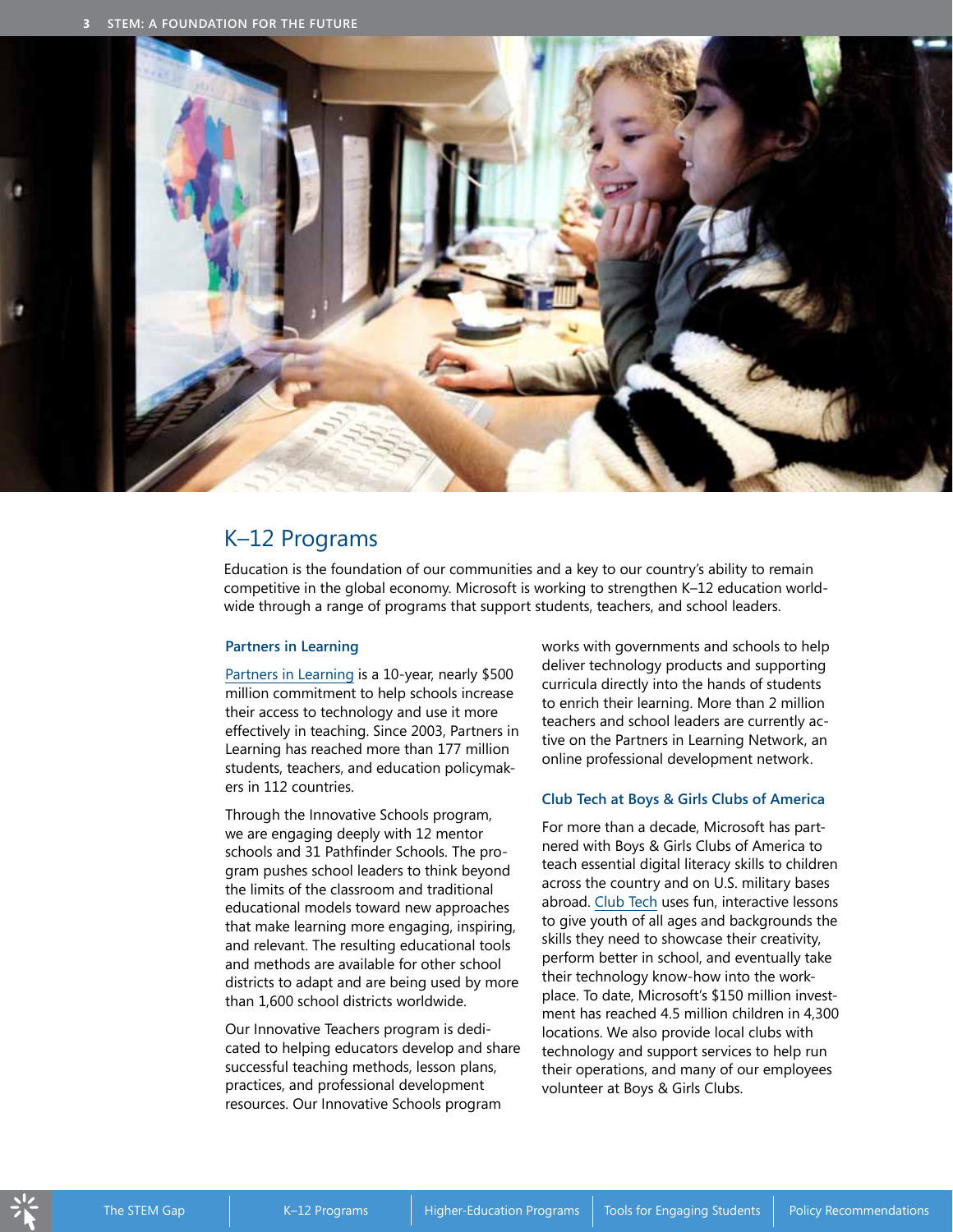

#### **Microsoft Math Partnership**

The [Microsoft Math Partnership](www.microsoft.com/about/corporatecitizenship/citizenship/giving/programs/mathfaq.mspx) (MMP) works to raise middle school students' participation and achievement in math, science, and technology. Through partnerships with local school districts, universities, and other educational organizations in the Puget Sound area of Washington state, MMP provides professional development opportunities to teachers to increase the rigor of secondary and post-secondary math and science education. MMP also advocates for policy changes, with the ultimate goal of encouraging students to become critical thinkers who are proficient in mathematical skills and concepts, including numeracy, algebra, statistics, and problem solving. Over time, the plan is to expand MMP programs to other states and to work with school districts to improve science education.

#### **Washington STEM Initiative**

The [Washington STEM Initiative](http://www.partnership4learning.org/priorities/initiatives/stem), formed in 2010, seeks to improve student achievement and opportunity in science, technology, engineering, and math. The initiative provides technical assistance, teacher training, access to STEM curricula, and other resources to help spur innovation in Washington state's K–12 education system. Microsoft, the Bill and Melinda Gates Foundation, The Boeing

Company, Battelle, the Washington Roundtable, and the Partnership for Learning are providing the critical initial support for these efforts. The goal is to improve teacher effectiveness and significantly increase the number of high school graduates who are prepared to succeed in STEM degree programs in college, with a particular emphasis on accelerating the achievement of low-income and minority students.

#### **DigiGirlz**

The Microsoft [DigiGirlz](http://www.microsoft.com/digigirlz) program, which started in 2000, helps dispel stereotypes associated with careers in technology. DigiGirlz Days and DigiGirlz High Tech Camps give high school girls a chance to learn about careers in technology, connect with Microsoft employees, and participate in hands-on computer and technology workshops hosted on many of Microsoft's campuses around the world. Participants receive career planning assistance, explore technology and business roles, engage in thought-provoking exercises, and become familiar with the latest software developments.

The STEM Gap Higher-Education Programs Higher-Education Programs Tools for Engaging Students Policy Recommendations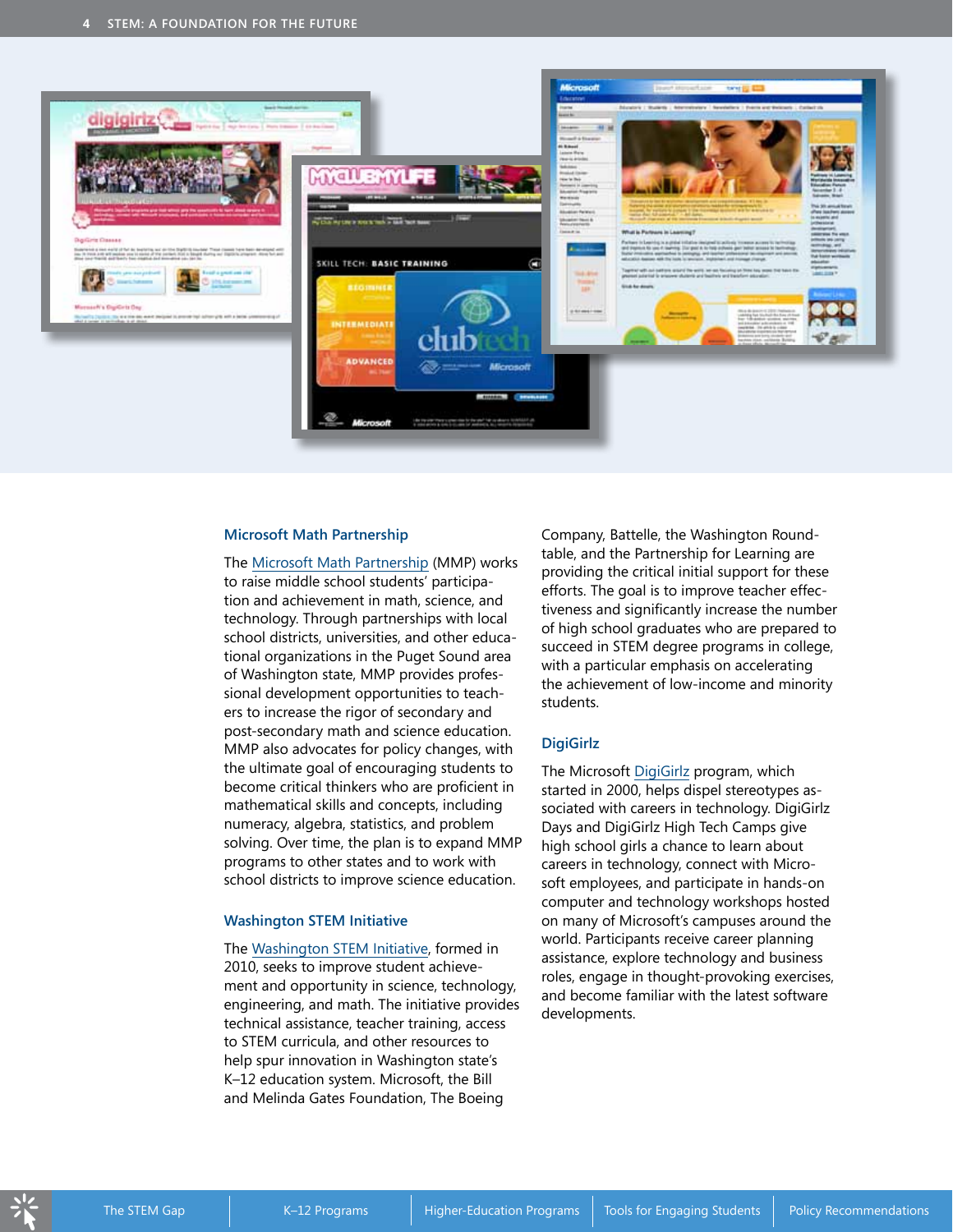*Imagine Cup software design competition winners.*



## Higher-Education Programs

Microsoft-sponsored competitions and technology access programs are designed to help young people develop collaboration and problem-solving skills that will be useful in any work environment, while inspiring them to pursue opportunities in STEM fields.

#### **Imagine Cup**

The [Imagine Cup](http://www.imaginecup.us/) 2010 competition encourages students to "imagine a world where technology helps solve the toughest problems." Specifically, the competition calls on student programmers, designers, and technologists to take on the global challenges identified in the United Nations Millennium Development Goals. More than 300,000 students from 142 countries participated in the 2009 Imagine Cup. The competition helps students strengthen technical, problem-solving, and communication skills that can aid them in a future career.

**Imagine Cup video link:** [www.imaginecup.us/Faculty/Index.aspx](http://www.imaginecup.us/Faculty/Index.aspx)

#### **Students to Business**

The Microsoft [Students to Business](http://www.microsoft.com/studentstobusiness/home/default.aspx) (S2B) program helps university students who are pursuing technology careers to connect with Microsoft partners and customers for entrylevel and internship positions. Microsoft S2B provides training and certification opportunities as well as other resources that fuel innovation and help students gain the skills required to become more employable. It also connects students with jobs at Microsoft and Microsoft partner companies. Since 2006, the program has provided more than 300,000 students with new career skills and has led to internships and jobs for 15,000 students.

#### **DreamSpark**

To support advanced technical learning and unlock students' creative potential, the Micro-soft<sup>®</sup> [DreamSpark™](www.dreamspark.com) program offers university and high school students free downloads of professional Microsoft developer, designer,

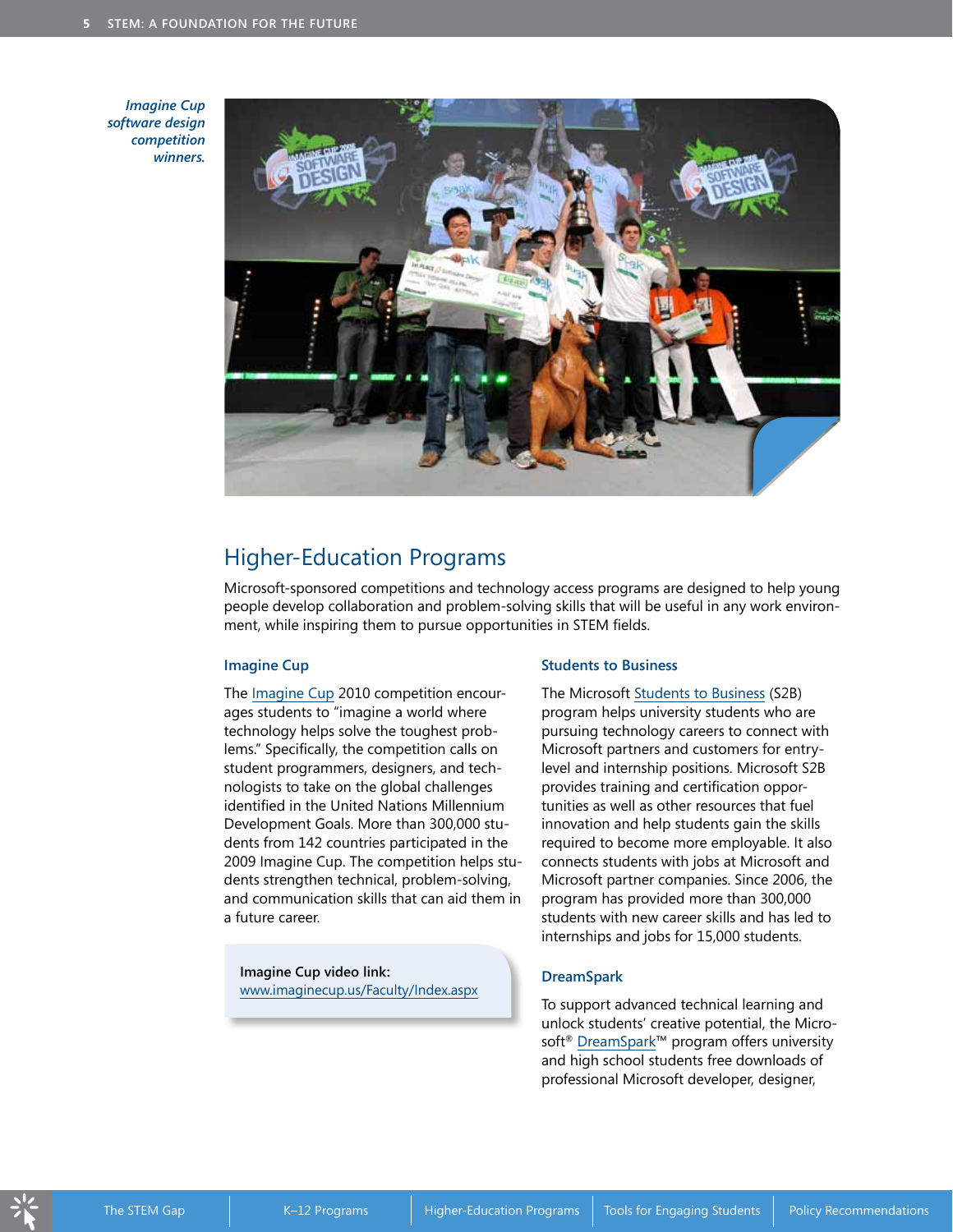



and gaming software. Since 2007, Dream-Spark has provided more than 2.5 million such downloads. The program also o ffers online instructional resources, training videos, special offers on Microsoft Certified Technology Specialist exams, and access to Microsoft IT Academy learning opportunities.

#### **MSDN Academic Alliance**

To help improve teaching and learning, the MSDN[® Academic Alliance](http://msdn.microsoft.com/en-us/academic/default.aspx) provides accredited universities, technical schools, and high schools with access to professional-level software development and design tools. Students enrolled at a school with an MSDN Academic Alliance subscription can also obtain free Microsoft software with a license that never expires. The program is designed to give students a head start toward a career in technology by familiarizing them with the tools and practices that employers will expect them to use. In the eight years since it launched, the MSDN Academic Alliance has distributed more than 5 million downloads of software and other resources.

#### **Microsoft IT Academy**

[Microsoft IT Academy](http://www.microsoft.com/education/MSITAcademy/default.mspx) provides comprehensive information technology (IT) training curricula and resources, as well as Microsoft certification opportunities, to help prepare students for the workplace and encourage lifelong learning. The program gives educators the tools they need to deliver technology courses that align with industry hiring needs and offer dynamic learning experiences to a diverse community of students. The program is available in thousands of locations in more than 100 countries.

*For additional information about the broad range of tools available to higher education faculty and students, visit the* [Microsoft Higher Education Academic](http://www.microsoft.com/education/highered/)  [Resource Center.](http://www.microsoft.com/education/highered/)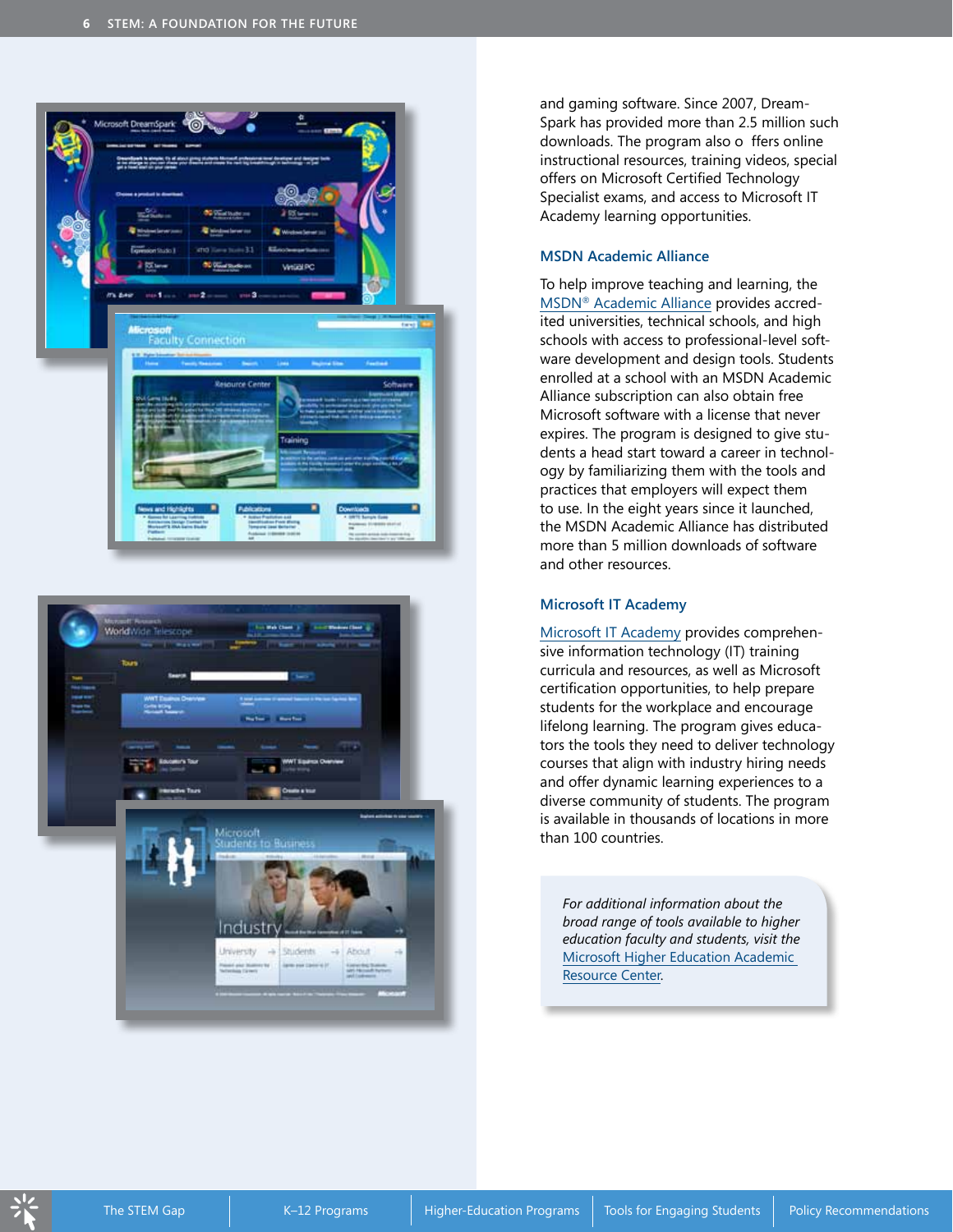*Personal robots are being used to make introductory computer science courses more relevant and engaging.*



# Tools for Engaging Student Learning and Improving STEM Instruction

In education, there's nothing more valuable than hands-on experience. Microsoft is working with education and research partners around the U.S. to develop tools that make STEM education more engaging and relevant for students of all ages.

#### **Robotics**

Hands-on learning using robots and other devices is an effective way to get students excited about STEM-related subjects. Over the past five years, Microsoft External Research has sponsored more than a dozen robotics research and education projects at universities around the United States. In many of these projects, educators and students have used Microsoft Robotics Developer Studio (RDS), an advanced general-purpose software toolkit that can be used to run everything from educational toys to industrial robots. An academic edition of RDS is available at no cost to students through the DreamSpark program and to academic institutions through the MSDN Academic Alliance program.

In 2006, Microsoft External Research cofounded the [Institute for Personal Robots in](http://roboteducation.org/)  [Education](http://roboteducation.org/) (IPRE) in collaboration with researchers at the Georgia Institute of Technology and Bryn Mawr College. Now predominantly supported by the National Science Foundation, IPRE uses personal robots to make introductory computer science instruction more relevant and engaging for both students and professors. The project's initial

focus was on undergraduate students, but IPRE's ultimate mission is to employ robots in STEM education at all levels—from middle school to graduate school. To ensure broad access to the program, IPRE's technology is robust, easy to use, and affordable—with a target price equivalent to that of a college textbook. IPRE's early results have shown that when each student purchases a personal robot with the class textbook, attraction and retention of students to computer science improves—sometimes dramatically.

Microsoft has also sponsored leading educational robotics competitions, including Dean Kamen's [FIRST Robotics Competition](http://www.usfirst.org/roboticsprograms/frc/default.aspx?id=966) for K–12 students and [RoboCup,](http://www.robocup.org/) an international robotics competition for both K–12 and university students.

#### **Games for Learning**

Another approach to engaging students in STEM learning experiences is through the use of computer gaming. For more than five years, Microsoft External Research has worked with a number of universities to produce gaming kits and assessment studies and has supported research in this area by award-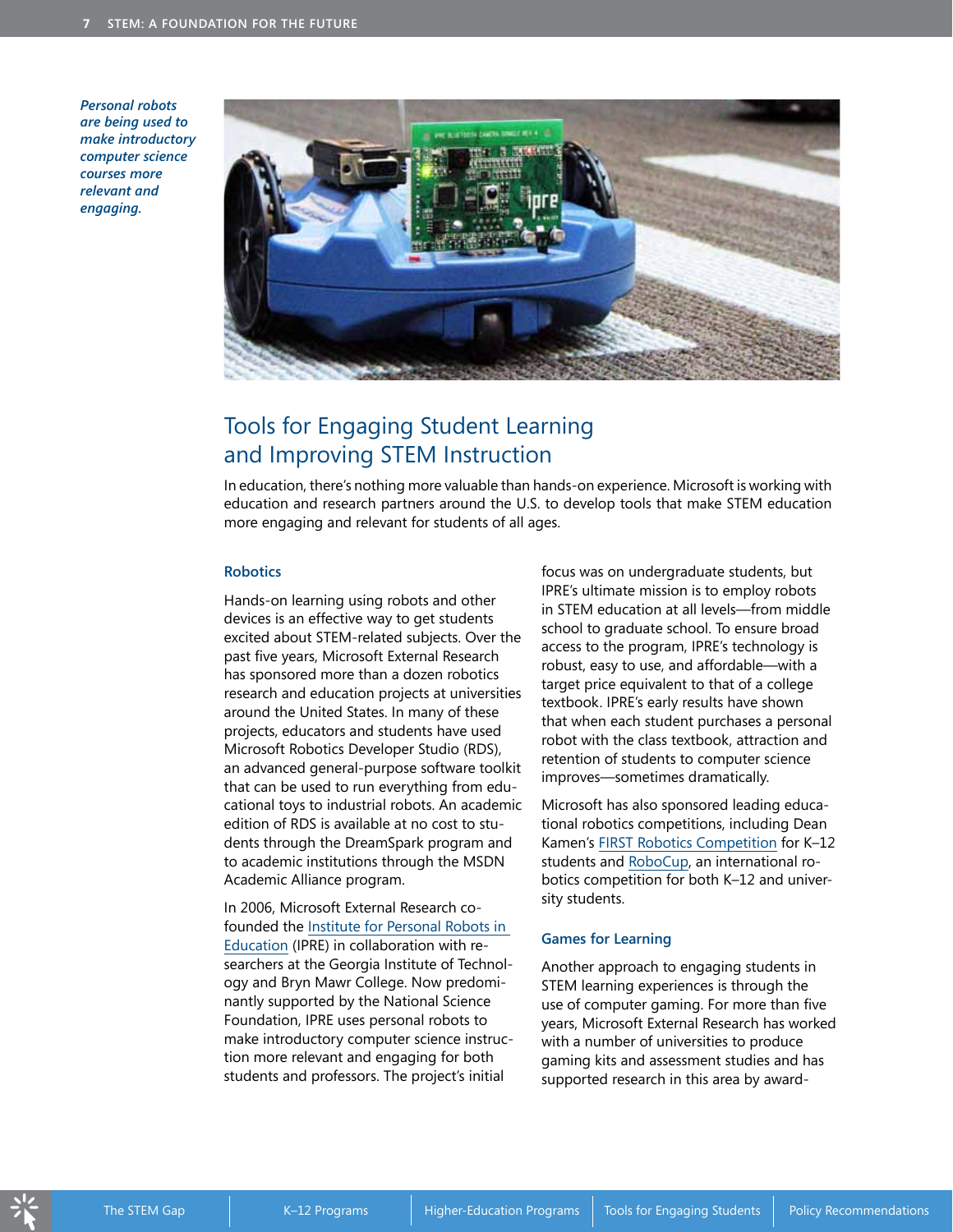

ing academic funding and helping to launch initiatives such as the Foundations of Digital Games conference series.

In 2008, Microsoft co-founded the [Games](http://g4li.org/)  [for Learning Institute](http://g4li.org/) (G4LI), a collaborative research endeavor undertaken by Microsoft Research, New York University, and a consortium of other universities in New York state. G4LI researchers are working to identify how computer gaming can be used to more effectively teach science, math, literacy, and other academic skills. In particular, the researchers are working to identify which qualities of computer games engage students and how to use them in developing relevant, personalized teaching strategies. The initial research focuses on evaluating computer games as potential learning tools for STEM subjects during the middle school years (grades 6–8). The institute is working with a broad range of student populations, with particular attention paid to underrepresented middle school students such as girls and minorities. All research results will be shared widely with educators, software and game developers, and other researchers who are interested in developing games that are useful as educational tools.

#### **Kodu**

Microsoft is finding ways to engage even young children in the basic concepts of computer programming. One example is [Kodu,](http://research.microsoft.com/en-us/projects/kodu/) a new icon-based visual programming language that enables kids to create their own games for the Microsoft Xbox® gaming

console. A PC version is available for beta testing in schools.

*More information about these and other tools is available at the free* [download site](http://research.microsoft.com/en-us/events/csew/software.aspx) *that Microsoft Research set up in recognition of National Computer Science Education Week.*

#### **Teaching Tools and Curricula**

Microsoft is developing tools and curricula that will open vast new opportunities for teaching and learning science. One example is Microsoft Research's WorldWide Telescope, which compiles enormous amounts of image data from land- and space-based observatories. Through a Web-based browser, users can pan across the night sky or zoom in on galaxies, stars, and planets. Since its launch in 2008, the WorldWide Telescope has been downloaded more than 2 million times in research facilities, classrooms, and homes around the world.

Another exciting exploratory tool is a new Web site called Be A Martian!, a joint effort of NASA and Microsoft. Using Microsoft's new Azure™ platform, which allows information to be stored in the cloud, the site allows students to view hundreds of thousands of images of the Red Planet. One of the primary objectives is to spur interest in science and technology among students.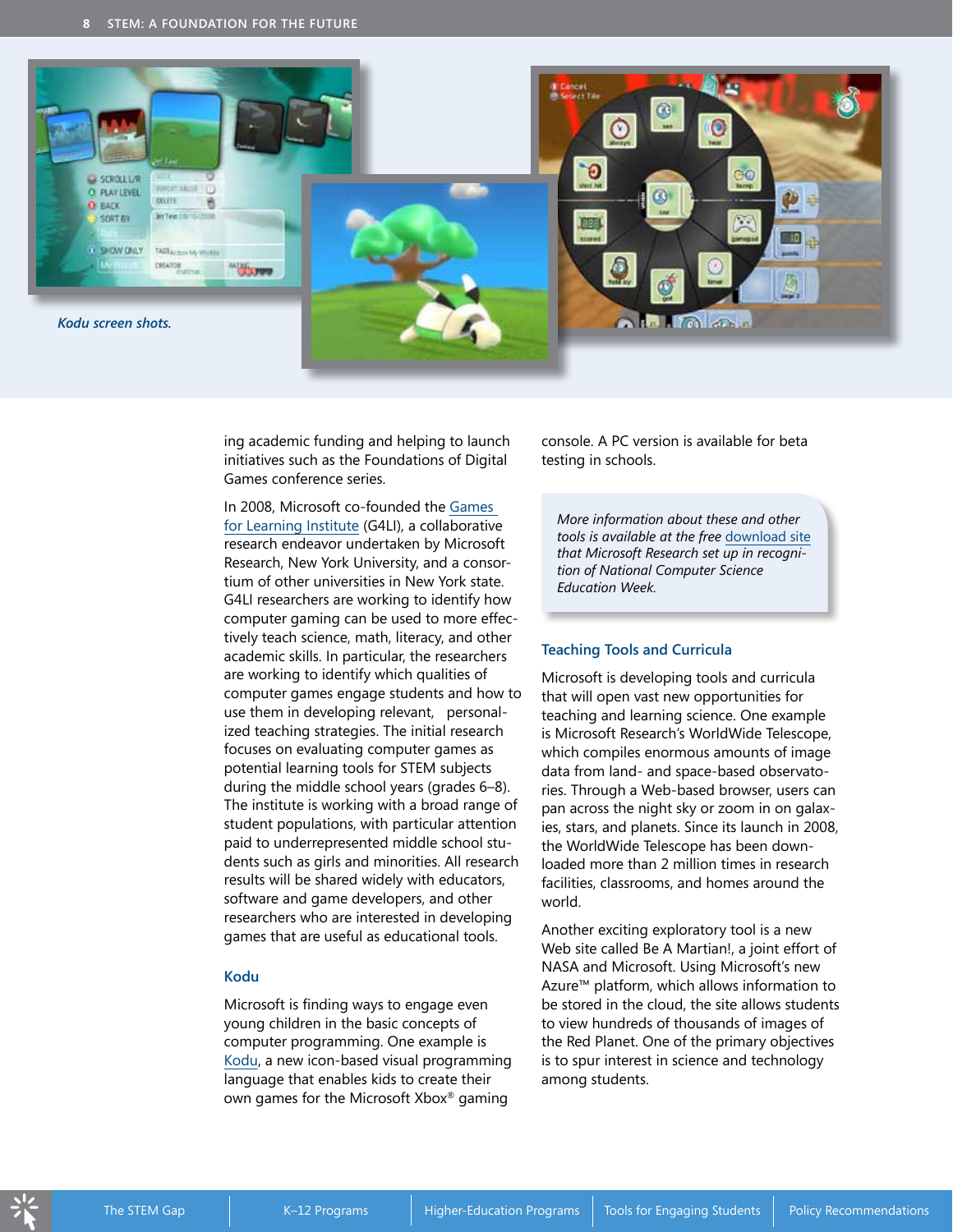

## Policy Recommendations

Improving math and science education and inspiring young people to study and pursue careers in STEM fields will require vision and commitment by government and education leaders and support from industry. Here are some ideas and recommendations that we believe are essential to improving STEM education in the United States:

- As a society, we need to increase our investment in education systems that enable students to gain a solid foundation in STEM subjects as well as in STEM-related disciplines such as computer science.
- Public and private sector stakeholders should work together to enhance existing investments in STEM education. We encourage public-private partnerships such as the Washington STEM Center, a new nonprofit effort that aims to accelerate improvements in the state's K–12 education system and dramatically increase the number of graduates ready to enter STEM postsecondary degree programs and careers.
- Governments should use core standards and assessment programs to stimulate development of consistent and aligned STEM and workforce education at the primary, secondary, and post-secondary levels.
- We need to foster a strong pipeline of educators who are effective at teaching STEM subjects and are skilled at using technology by taking measures such as the following:
	- Putting greater emphasis on providing professional development opportunities and establishing evaluation systems that help and reward teachers who are dedicated to improving their instructional practice.
	- Making it easier for professionals with expertise in STEM fields to become certified teachers.
	- Supporting the National Science Foundation's effort to put an additional 10,000 new computer science teachers into the field by 2015.
	- Allowing for differential compensation structures that make it easier for schools to recruit and retain top-quality STEM teachers.